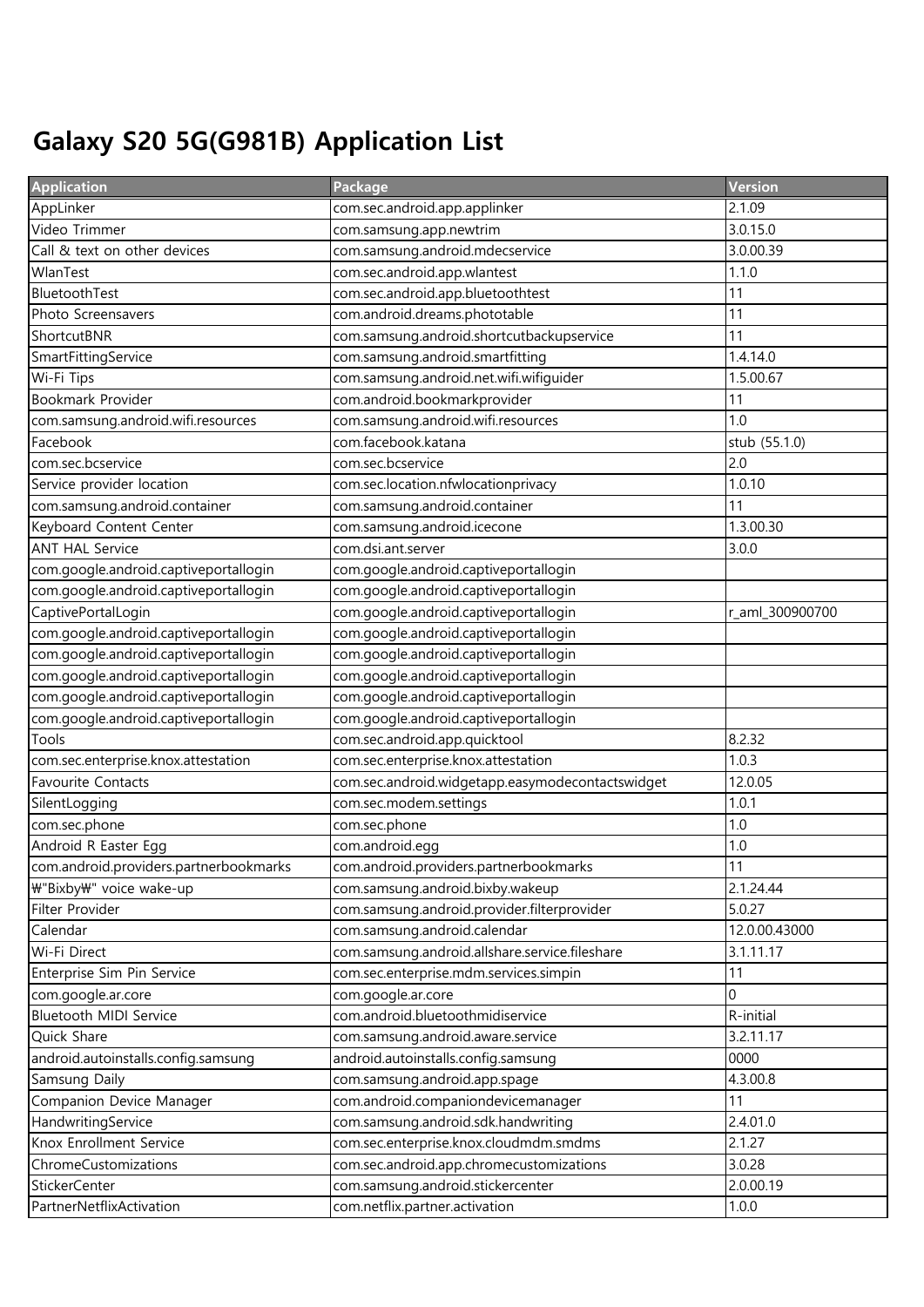| Safety Information                                    | com.samsung.safetyinformation                                               | 3.0.29.0            |
|-------------------------------------------------------|-----------------------------------------------------------------------------|---------------------|
| Clipboard edge                                        | com.samsung.android.app.clipboardedge                                       | 3.0.07              |
| EasyOneHand                                           | com.sec.android.easyonehand                                                 | 5.0                 |
| com.samsung.android.brightnessbackupservice           | com.samsung.android.brightnessbackupservice                                 | 11                  |
| Nearby Service                                        | com.samsung.android.allshare.service.mediashare                             | 3.0.11.17           |
| <b>RcsSettings</b>                                    | com.samsung.rcs                                                             | 7.0r10456367        |
| com.android.wallpaperbackup                           | com.android.wallpaperbackup                                                 | 11                  |
| Live Message                                          | com.samsung.android.service.livedrawing                                     | 3.3.15              |
| <b>SCPM Client</b>                                    | com.samsung.android.sm.policy                                               | 3.2.15              |
| SecurityLogAgent                                      | com.samsung.android.securitylogagent                                        | 10.1.00.1           |
| Live Transcribe & Sound Notifications                 | com.google.audio.hearing.visualization.accessibility.scribe                 | 4.0.336034712       |
| Launcher                                              | com.sec.android.emergencylauncher                                           | 1.1.00.19           |
| Samsung capture                                       | com.samsung.android.app.smartcapture                                        | 4.4.25              |
| Samsung ApexService                                   | com.sec.android.app.apex                                                    | 3.3.10              |
| AR Zone                                               | com.samsung.android.arzone                                                  | 1.5.00.14           |
| <b>FACM</b>                                           | com.samsung.android.aircommandmanager                                       | 1.2.61              |
| SecureElementApplication                              | com.android.se                                                              | 11                  |
| <b>BBCAgent</b>                                       | com.samsung.android.bbc.bbcagent                                            | 5.0.00.16           |
| <b>HTML Viewer</b>                                    | com.android.htmlviewer                                                      | 3.0.04              |
| slocation                                             | com.samsung.android.location                                                | 1.5.01.103          |
| SimMobilityKit                                        | com.samsung.ims.smk                                                         | 1.3.20              |
| com.samsung.ucs.agent.ese                             | com.samsung.ucs.agent.ese                                                   | 11                  |
| EmergencyProvider                                     | com.sec.android.provider.emergencymode                                      | 1.1.00.4            |
| PacProcessor                                          | com.android.pacprocessor                                                    | 11                  |
| Android Shared Library                                | com.google.android.ext.shared                                               |                     |
| Samsung Kids Installer                                | com.samsung.android.kidsinstaller                                           | 10.3.00.2           |
| <b>USBSettings</b>                                    | com.sec.usbsettings                                                         | 1.0                 |
| MAPS Agent                                            | com.samsung.android.mapsagent                                               | 1.0.00.6            |
| CarrierDefaultApp                                     | com.android.carrierdefaultapp                                               | 11                  |
| Smart Switch Agent                                    | com.sec.android.easyMover.Agent                                             | 1.7.00.21           |
| <b>Briefing</b>                                       | flipboard.boxer.app                                                         | 3.2.13              |
| Auto Hotspot                                          | com.sec.mhs.smarttethering                                                  | 1.0.91.0            |
| SetupWizardLegalProvider                              |                                                                             | 2.0.07.0            |
| <b>DRParser Mode</b>                                  | com.sec.android.app.setupwizardlegalprovider<br>com.sec.android.app.parser  | 12.0.00.4           |
| Honey Board                                           | com.samsung.android.honeyboard                                              | 5.2.00.68           |
| Print Spooler                                         | com.android.printspooler                                                    | 11                  |
| Print Service Recommendation Service                  | com.google.android.printservice.recommendation                              | 1.3.0               |
| <b>MDE Service Framework</b>                          | com.samsung.android.mdx.kit                                                 | 1.1.45.3            |
| Weather                                               | com.sec.android.daemonapp                                                   | 1.6.30.37           |
| <b>IMS Settings</b>                                   | com.samsung.advp.imssettings                                                | 1.0                 |
| SecVideoEngineService                                 | com.sec.sve                                                                 | 1.0                 |
| Cameralyzer                                           | com.sec.factory.cameralyzer                                                 | 3.3.20.8210         |
| <b>NFC</b>                                            | com.android.nfc                                                             | 11                  |
| Link Sharing                                          |                                                                             | 12.0.00.17          |
| ANT + DUT                                             | com.samsung.android.app.simplesharing<br>com.dsi.ant.sample.acquirechannels | 01.00.05            |
|                                                       |                                                                             |                     |
| ANT+ Plugins Service<br>Video Editor                  | com.dsi.ant.plugins.antplus<br>com.sec.android.app.vepreload                | 3.8.00<br>3.5.54.0  |
|                                                       | com.android.dreams.basic                                                    | 11                  |
| <b>Basic Daydreams</b><br>Samsung Blockchain Keystore | com.samsung.android.coldwalletservice                                       | 1.3.01.4            |
| Sim App Dialog                                        | com.android.simappdialog                                                    | 11                  |
| User Manual                                           |                                                                             |                     |
|                                                       | com.sec.android.widgetapp.webmanual<br>com.sec.unifiedwfc                   | 3.0.08<br>6.5.00.50 |
| Wi-Fi Calling                                         |                                                                             |                     |
| Reminder                                              | com.samsung.android.app.reminder                                            | 12.0.00.45000       |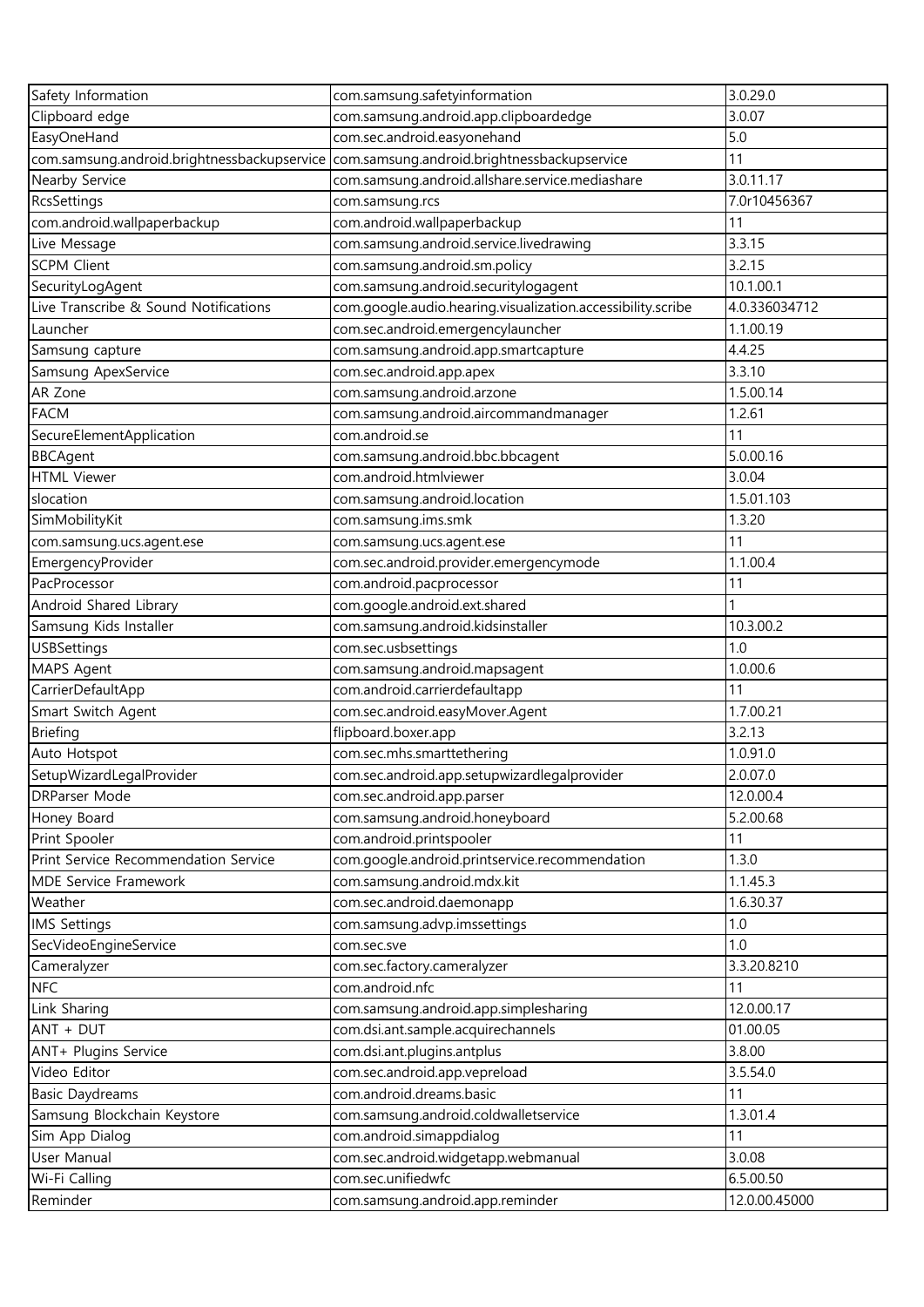| <b>Bixby Vision</b>           | com.samsung.android.visionintelligence      | 3.7.20.0          |
|-------------------------------|---------------------------------------------|-------------------|
| Perso                         | com.sec.android.app.personalization         | 11                |
| Wearable Manager Installer    | com.samsung.android.app.watchmanagerstub    | 2.1.01.20006      |
| Key Chain                     | com.android.keychain                        | 11                |
| Clock                         | com.sec.android.app.clockpackage            | 12.0.00.51        |
| <b>SIM Toolkit</b>            | com.android.stk2                            | 11                |
| Facebook App Manager          | com.facebook.appmanager                     | 55.1.0            |
| TetheringAutomation           | com.sec.automation                          | 2.0.1             |
| Bluetooth                     | com.android.bluetooth                       | 11                |
| FactoryCamera                 | com.sec.factory.camera                      | 3.4.37            |
| Certificate Installer         | com.android.certinstaller                   | 11                |
| Sound picker                  | com.samsung.android.app.soundpicker         | 10.0.11.7         |
| AR Doodle                     | com.samsung.android.ardrawing               | 2.5.00.8          |
| Dsms                          | com.samsung.android.dsms                    | 2.0.03            |
| SamsungOne                    | com.monotype.android.font.samsungone        | 1.1.02.0          |
| AASAservice                   | com.samsung.aasaservice                     | 15                |
| Create movie                  | com.samsung.app.highlightplayer             | 3.5.54.0          |
| TEEgrisTuiService             | com.samsung.sec.android.teegris.tui_service | 2.0               |
| System Tracing                | com.android.traceur                         | 1.0               |
| <b>Automation Test</b>        | com.sec.android.app.DataCreate              | 1.1               |
| <b>SIM Toolkit</b>            | com.android.stk                             | 11                |
| MDMApp                        | com.samsung.android.mdm                     | 1.0               |
| Smart View                    | com.samsung.android.smartmirroring          | 8.2.11.21         |
| Dictionary                    | com.diotek.sec.lookup.dictionary            | 3.002.013         |
| Foundation                    | com.monotype.android.font.foundation        | 2.3.03.0          |
| Netflix                       | com.netflix.mediaclient                     | 1.0.0             |
| Hiya Service                  | com.hiya.star                               | 2.8.0-samsung-791 |
| Samsung text-to-speech engine | com.samsung.SMT                             | 3.1.01.5          |
| EmergencyManagerService       | com.sec.android.emergencymode.service       | 1.1.00.32         |
| Autofill with Samsung Pass    | com.samsung.android.samsungpassautofill     | 2.5.01.13         |
| Dual Messenger                | com.samsung.android.da.daagent              | 3.1.00.0          |
| Motion photo Viewer           | com.samsung.android.motionphoto.viewer      | 1.0.33            |
| Select background music       | com.sec.android.app.ve.vebgm                | 1.1.04.0          |
| Google One Time Init          | com.google.android.onetimeinitializer       | 11-6684105        |
| Storage Manager               | com.android.storagemanager                  | 11                |
| System UI                     | com.android.systemui                        | 11                |
| Market Feedback Agent         | com.google.android.feedback                 | 11-6684105        |
| com.android.carrierconfig     | com.android.carrierconfig                   | 1.0.0             |
| Emergency information         | com.android.emergency                       | 11                |
| Google Services Framework     | com.google.android.gsf                      | 11-6684105        |
| Android Setup                 | com.google.android.setupwizard              | 230.329243634     |
| com.android.wallpapercropper  | com.android.wallpapercropper                | 11                |
| <b>ANT Radio Service</b>      | com.dsi.ant.service.socket                  | 4.15.20           |
| AlwaysOnDisplay               | com.samsung.android.app.aodservice          | 6.1.36            |
| AR Emoji                      | com.samsung.android.aremoji                 | 5.0.00.22         |
| AR Emoji Editor               | com.samsung.android.aremojieditor           | 4.3.01.0          |
| Accessibility                 | com.samsung.accessibility                   | 12.0.00.57        |
| Apps                          | com.samsung.android.app.appsedge            | 7.0.35.0          |
| Authentication Framework      | com.samsung.android.authfw                  | 2.5.01.4          |
| AutoDoodle                    | com.sec.android.autodoodle.service          | 2.9.11.28         |
| AR Emoji Stickers             | com.sec.android.mimage.avatarstickers       | 2.9.11.28         |
| com.android.backupconfirm     | com.android.backupconfirm                   | 11                |
| BadgeProvider                 | com.sec.android.provider.badge              | 2.1.00.9          |
|                               |                                             |                   |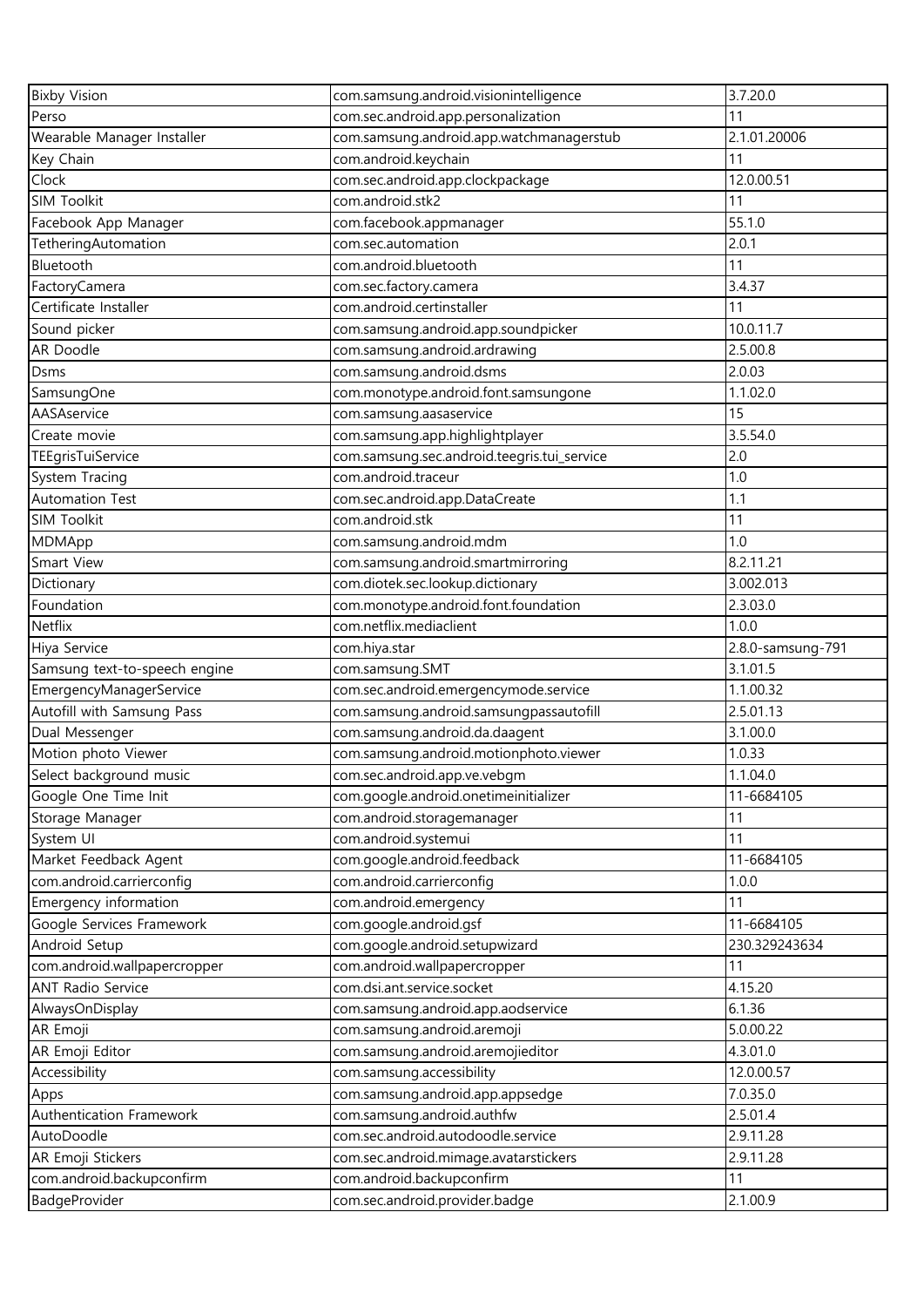| SmartThings                                | com.samsung.android.beaconmanager              | 10.1.01.10      |
|--------------------------------------------|------------------------------------------------|-----------------|
| com.samsung.android.biometrics.app.setting | com.samsung.android.biometrics.app.setting     | 1.0.0           |
| <b>Bixby Voice</b>                         | com.samsung.android.bixby.agent                | 3.0.35.42       |
| <b>Bixby Voice Stub</b>                    | com.samsung.android.bixby.agent.dummy          | 1.0.03.0        |
| <b>Bixby Dictation</b>                     | com.samsung.android.bixby.service              | 3.0.00.7        |
| <b>BixbyVision Framework</b>               | com.samsung.android.bixbyvision.framework      | 3.7.50.0        |
| <b>Blocked Numbers Storage</b>             | com.android.providers.blockednumber            | 11              |
| Blue light filter                          | com.samsung.android.bluelightfilter            | 4.0.0           |
| Default Print Service                      | com.android.bips                               | 11              |
| CIDManager                                 | com.samsung.android.cidmanager                 | 11              |
| <b>CMFA Framework</b>                      | com.samsung.android.cmfa.framework             | 1.0.00.17       |
| CMHProvider                                | com.samsung.cmh                                | 6.0.46          |
| CSC                                        | com.samsung.sec.android.application.csc        | 1.0.1.0         |
| CallBGProvider                             | com.samsung.android.callbgprovider             | 12.0.00.24      |
| CallContentProvider                        | com.samsung.android.incall.contentprovider     | 12.0.00.5       |
| Call Log Backup/Restore                    | com.android.calllogbackup                      | 11              |
| ClipboardSaveService                       | com.samsung.clipboardsaveservice               | 2.0             |
| Edge panels                                | com.samsung.android.app.cocktailbarservice     | 7.0.36.0        |
| Work profile                               | com.samsung.android.knox.containeragent        | 2.7.05001015    |
| Phone                                      | com.samsung.crane                              | 12.0.00.9       |
| DeX for PC                                 | com.sec.android.app.dexonpc                    | 1.4.00.12       |
| Samsung DeX                                | com.sec.android.desktopmode.uiservice          | 3.9.21.1        |
| DeviceKeystring                            | com.sec.android.app.factorykeystring           | 11              |
| <b>DQA</b>                                 | com.samsung.android.dqagent                    | 2.0.11          |
| <b>DeviceTest</b>                          | com.sec.factory                                | 11              |
| DiagMonAgent                               | com.sec.android.diagmonagent                   | 7.0.04          |
| Samsung Digital Key                        | com.samsung.android.digitalkey                 | 1.0.00.25       |
| Digital Wellbeing                          | com.samsung.android.forest                     | 2.0.00.46       |
| com.google.android.documentsui             | com.google.android.documentsui                 |                 |
| com.google.android.documentsui             | com.google.android.documentsui                 |                 |
| com.google.android.documentsui             | com.google.android.documentsui                 |                 |
| com.google.android.documentsui             | com.google.android.documentsui                 |                 |
| Files                                      | com.google.android.documentsui                 | r aml 300900700 |
| com.google.android.documentsui             | com.google.android.documentsui                 |                 |
| com.google.android.documentsui             | com.google.android.documentsui                 |                 |
| com.google.android.documentsui             | com.google.android.documentsui                 |                 |
| Downloads                                  | com.android.providers.downloads.ui             | 11              |
| Wallpapers                                 | com.samsung.android.app.dressroom              | 1.3.48          |
| Live focus                                 | com.samsung.android.app.dofviewer              | 6.0.20          |
| Wallpaper services                         | com.samsung.android.dynamiclock                | 3.3.00.53       |
| Dynamic System Updates                     | com.android.dynsystem                          | 11              |
| <b>TestWandFota</b>                        | com.samsung.android.app.earphonetypec          | 1.2.12          |
| Nearby device scanning                     | com.samsung.android.easysetup                  | 11.0.10.0       |
| com.samsung.android.knox.attestation       | com.samsung.android.knox.attestation           | 1.2.00.20       |
| com.sec.epdg                               | com.sec.epdg                                   | 11              |
| EsimClient                                 | com.samsung.android.app.telephonyui.esimclient | 12.0.01.11      |
| SamsungEuiccService                        | com.samsung.euicc                              | 30.0.3          |
| <b>External Storage</b>                    | com.android.externalstorage                    | 11              |
| Facebook App Installer                     | com.facebook.system                            | 55.1.0          |
| Facebook Services                          | com.facebook.services                          | 54.0.12         |
| FaceService                                | com.samsung.faceservice                        | 4.2.07          |
| Secure Wi-Fi                               | com.samsung.android.fast                       | 6.2.00.9        |
| Finder                                     | com.samsung.android.app.galaxyfinder           | 9.6.25.0        |
|                                            |                                                |                 |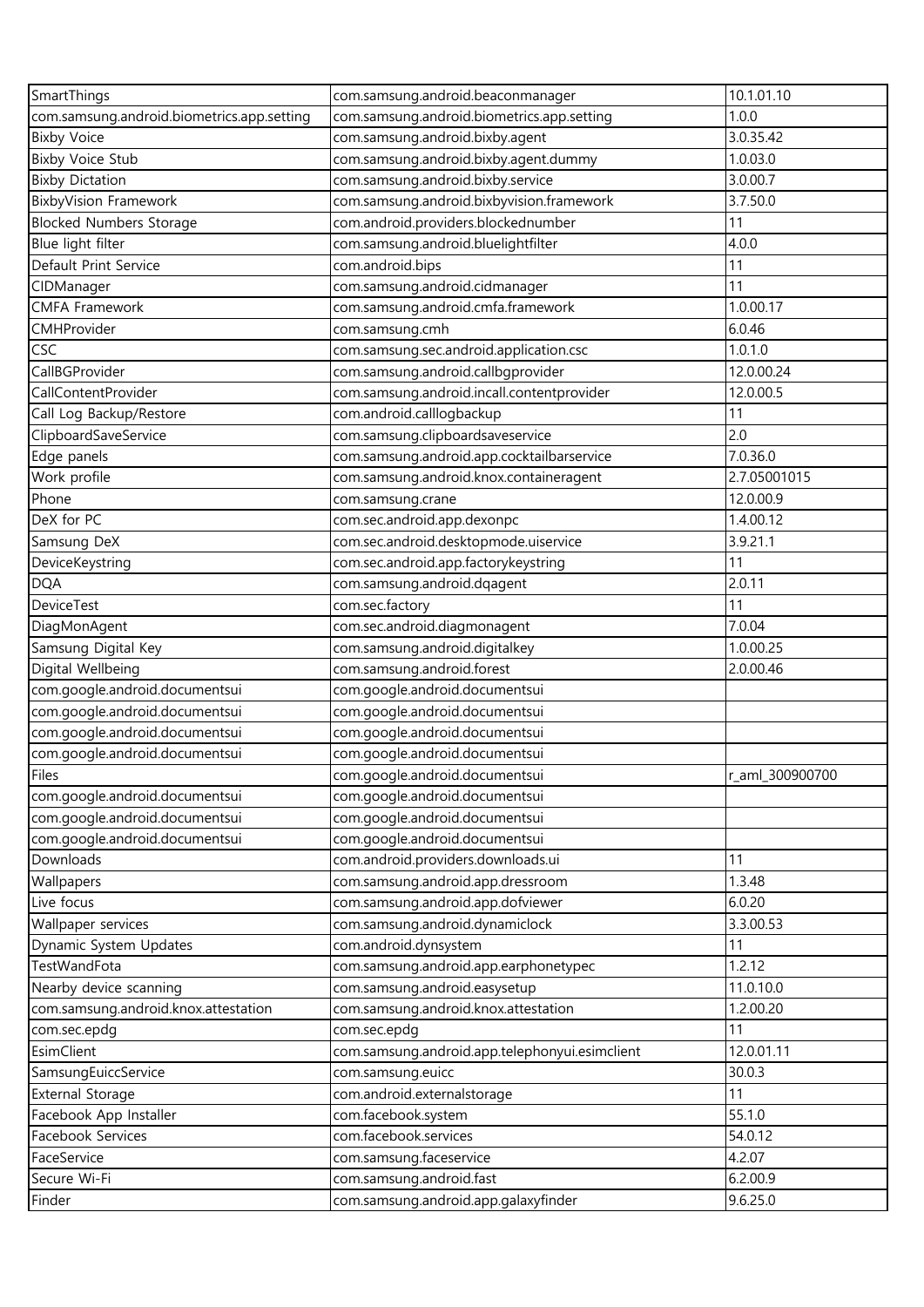| Find My Mobile                                   | com.samsung.android.fmm                          | 7.2.09.1        |
|--------------------------------------------------|--------------------------------------------------|-----------------|
| Software update                                  | com.wssyncmldm                                   | 3.7.07          |
| <b>Fused Location</b>                            | com.android.location.fused                       | 11              |
| Galaxy Store                                     | com.sec.android.app.samsungapps                  | 4.5.20.11       |
| Samsung Exynos990 GameDriver                     | com.samsung.gamedriver.ex990                     | 11.0.00.0       |
| Game Launcher                                    | com.samsung.android.game.gamehome                | 4.3.03.5        |
| Game Optimizing Service                          | com.samsung.android.game.gos                     | 3.4.00.23       |
| Game Booster                                     | com.samsung.android.game.gametools               | 3.0.00.8        |
| Package installer                                | com.google.android.packageinstaller              | 11-6684105      |
| GPUWatch                                         | com.samsung.gpuwatchapp                          | 2.0.40          |
| Tags                                             | com.samsung.android.service.tagservice           | 1.6.14.0        |
| HdmApp                                           | com.samsung.android.hdmapp                       | 1.0.00.8        |
| Adapt Sound                                      | com.sec.hearingadjust                            | 11.0.14         |
| HwModuleTest                                     | com.sec.android.app.hwmoduletest                 | 11              |
| IPService                                        | com.samsung.ipservice                            | 4.0.38          |
| ImsLogger                                        | com.sec.imslogger                                | 1.20200801      |
| Input Devices                                    | com.android.inputdevices                         | 11              |
| SmartFPSAdjuster                                 | com.sec.android.smartfpsadjuster                 | 11              |
| Samsung Visit In                                 | com.samsung.android.ipsgeofence                  | 4.1.02.119      |
| <b>KLMS Agent</b>                                | com.samsung.klmsagent                            | 3.4.20411       |
| Work profile                                     | com.samsung.android.knox.containercore           | 1.0             |
| Samsung DeX Home                                 | com.sec.android.app.desktoplauncher              | 3.0.03.43       |
| <b>Device Services</b>                           | com.samsung.android.kgclient                     | 2.2.70          |
| Knox Key Chain                                   | com.samsung.knox.keychain                        | 11              |
| KnoxPushManager                                  | com.samsung.android.knox.pushmanager             | 1.1.00.28       |
| <b>LED Cover</b>                                 | com.samsung.android.app.ledbackcover             | 1.2.40          |
| <b>LED Cover Service</b>                         | com.sec.android.cover.ledcover                   | 1.4.63          |
| Link to Windows Service                          | com.samsung.android.mdx                          | 2.1.03.6        |
| <b>DECO PIC</b>                                  | com.samsung.android.livestickers                 | 2.0.00.21       |
| Live Wallpaper Picker                            | com.android.wallpaper.livepicker                 | 11              |
| com.android.localtransport                       | com.android.localtransport                       | 11              |
| Work Setup                                       | com.android.managedprovisioning                  | 11              |
| Samsung Galaxy Friends                           | com.samsung.android.mateagent                    | 2.1.20.41       |
| mlp                                              | com.samsung.mlp                                  | 5.0.04          |
| com.android.providers.media                      | com.android.providers.media                      | 11              |
| MmsService                                       | com.android.mms.service                          | 11              |
| MobileWips                                       | com.samsung.android.server.wifi.mobilewips       | 1.1.16.0        |
| Service mode RIL                                 | com.sec.android.RilServiceModeApp                | 11              |
| MTP application                                  | com.samsung.android.MtpApplication               | 1.0             |
| MTP Host                                         | com.android.mtp                                  | 11              |
| Separate app sound                               | com.samsung.android.setting.multisound           | 3.0.00.9        |
| NSDSWebApp                                       | com.sec.vsim.ericssonnsds.webapp                 | 2.0.06.0        |
| Samsung Location SDK                             | com.sec.location.nsflp2                          | 5.3.34          |
| NetworkDiagnostic                                | com.samsung.android.networkdiagnostic            | 2.5.05.2        |
| com.google.android.networkstack.permissionconfig | com.google.android.networkstack.permissionconfig |                 |
| com.google.android.networkstack.permissionconfig | com.google.android.networkstack.permissionconfig |                 |
| com.google.android.networkstack.permissionconfig | com.google.android.networkstack.permissionconfig |                 |
| com.google.android.networkstack.permissionconfig | com.google.android.networkstack.permissionconfig |                 |
| com.google.android.networkstack.permissionconfig | com.google.android.networkstack.permissionconfig |                 |
| com.google.android.networkstack.permissionconfig | com.google.android.networkstack.permissionconfig | r_aml_300900722 |
| com.google.android.networkstack.permissionconfig | com.google.android.networkstack.permissionconfig |                 |
| com.google.android.networkstack.permissionconfig | com.google.android.networkstack.permissionconfig |                 |
| com.google.android.networkstack                  | com.google.android.networkstack                  |                 |
|                                                  |                                                  |                 |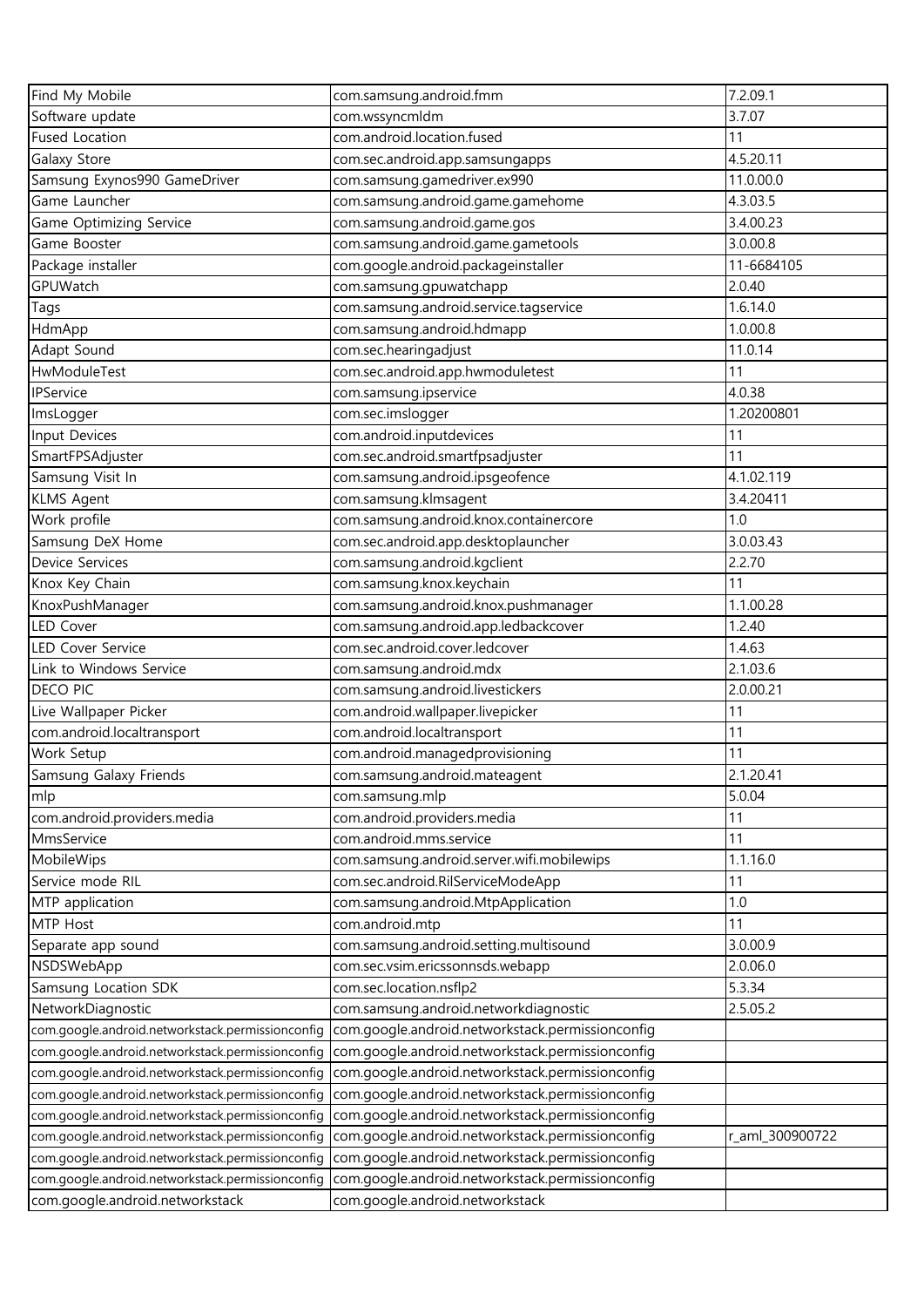| com.google.android.networkstack       | com.google.android.networkstack          |                 |
|---------------------------------------|------------------------------------------|-----------------|
| com.google.android.networkstack       | com.google.android.networkstack          |                 |
| com.google.android.networkstack       | com.google.android.networkstack          |                 |
| Network manager                       | com.google.android.networkstack          | r_aml_300900700 |
| com.google.android.networkstack       | com.google.android.networkstack          |                 |
| com.google.android.networkstack       | com.google.android.networkstack          |                 |
| com.google.android.networkstack       | com.google.android.networkstack          |                 |
| com.google.android.networkstack       | com.google.android.networkstack          |                 |
| Configuration update                  | com.samsung.android.app.omcagent         | 5.3.13          |
| com.android.ons                       | com.android.ons                          | 11              |
| SamsungOdaService                     | com.samsung.oda.service                  | 1.5             |
| Configuration message                 | com.wsomacp                              | 7.4.07          |
| OneDrive                              | com.microsoft.skydrive                   | 6.16            |
| Samsung PaymentFramework              | com.samsung.android.spayfw               | 2.9.04          |
| People edge                           | com.samsung.android.service.peoplestripe | 12.0.00.11      |
| RilNotifier                           | com.sec.app.RilErrorNotifier             | 1.0.0           |
| Photo Editor                          | com.sec.android.mimage.photoretouching   | 2.9.11.28       |
| Application installer                 | com.sec.android.preloadinstaller         | 11              |
| ProxyHandler                          | com.android.proxyhandler                 | 11              |
| Media and devices                     | com.samsung.android.mdx.quickboard       | 2.0.11.441      |
| <b>Bixby Routines</b>                 | com.samsung.android.app.routines         | 3.0.37.1        |
| <b>Customization Service</b>          | com.samsung.android.rubin.app            | 2.8.00.13       |
| SCameraService                        | com.samsung.android.camerasdkservice     | 1.1             |
| SCameraXService                       | com.samsung.android.cameraxservice       | 1.1             |
| Configuration update                  | com.samsung.android.sdm.config           | 3.0.07          |
| SEMFactoryApp                         | com.sem.factoryapp                       | 1.0.00.41       |
| SKMSAgentService                      | com.skms.android.agent                   | 1.0.40-48       |
| Software update                       | com.sec.android.soagent                  | 6.0.07          |
| Samsung Push Service                  | com.sec.spp.push                         | 3.3.06          |
| <b>SVC Agent</b>                      | com.samsung.android.svcagent             | 5.0.00.11       |
| Samsung voice input                   | com.samsung.android.svoiceime            | 2.3.01.0        |
| Samsung account                       | com.osp.app.signin                       | 12.0.00.24      |
| Samsung Checkout                      | com.sec.android.app.billing              | 5.0.30.0        |
| Calendar Storage                      | com.android.providers.calendar           | 12.0.00.3       |
| Camera                                | com.sec.android.app.camera               | 11.0.00.91      |
| Samsung Cloud                         | com.samsung.android.scloud               | 4.6.00.12       |
| Contacts                              | com.samsung.android.app.contacts         | 12.1.01.18      |
| Contacts Storage                      | com.samsung.android.providers.contacts   | 12.0.25         |
| Samsung Core Services                 | com.samsung.android.scs                  | 1.0.00.32       |
| Samsung Device Health Manager Service | com.sec.android.sdhms                    | 11              |
| Phone                                 | com.samsung.android.dialer               | 12.1.01.18      |
| Samsung Experience Svc                | com.samsung.android.mobileservice        | 12.0.00.24      |
| Gallery                               | com.sec.android.gallery3d                | 12.0.00.45      |
| Call                                  | com.samsung.android.incallui             | 12.0.01.29      |
| Magnifier                             | com.sec.android.app.magnifier            | 10.0.60         |
| Messages                              | com.samsung.android.messaging            | 12.0.00.199     |
| Samsung Multi Connectivity            | com.samsung.android.mcfserver            | 1.0.02.46       |
| Samsung Pass                          | com.samsung.android.samsungpass          | 2.6.00.32       |
| SamsungPositioning                    | com.samsung.android.samsungpositioning   | 3.1.01.6        |
| SamsungSmartSuggestions               | com.samsung.android.smartsuggestions     | 11              |
| What                                  | com.samsung.android.app.social           | 12.0.00.4       |
| Video Player                          | com.samsung.android.video                | 7.3.10.30       |
| Separated Apps                        | com.samsung.android.appseparation        | 1.0.01.32       |
|                                       |                                          |                 |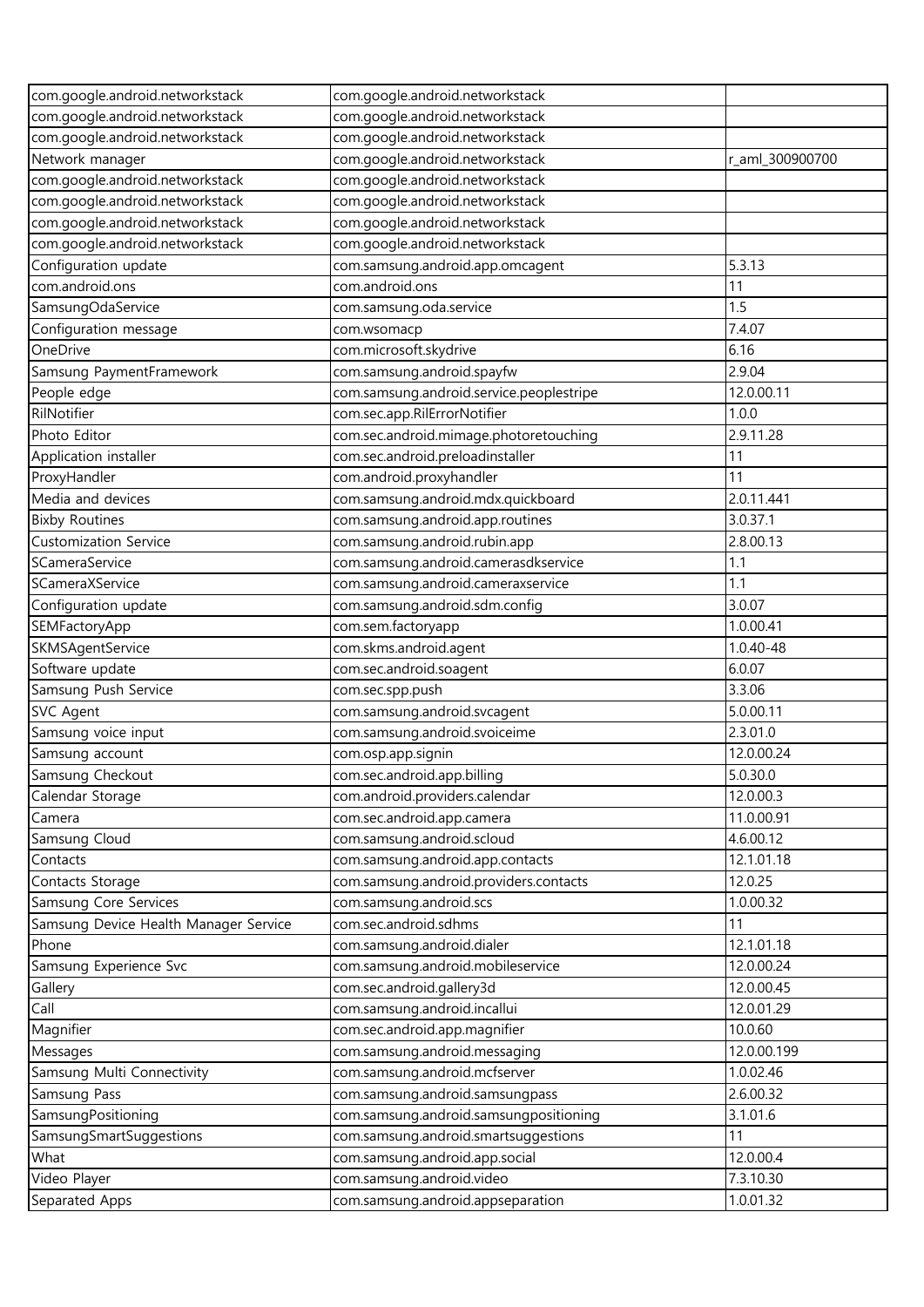| Configuration update                                     | com.samsung.android.providers.carrier                       | 1.0.27         |
|----------------------------------------------------------|-------------------------------------------------------------|----------------|
| Download Manager                                         | com.android.providers.downloads                             | 11             |
| Sec Media Storage                                        | com.samsung.android.providers.media                         | 11             |
| My Files                                                 | com.sec.android.app.myfiles                                 | 12.0.00.463    |
| Settings                                                 | com.android.settings                                        | 11             |
| Settings Suggestions                                     | com.android.settings.intelligence                           | 11             |
| Samsung SetupWizard                                      | com.sec.android.app.SecSetupWizard                          | 3.0.19.1       |
| SecSoundPicker                                           | com.samsung.android.secsoundpicker                          | 1.0.00.21      |
| Dialer Storage                                           | com.android.providers.telephony                             | 11             |
| Secure Folder                                            | com.samsung.knox.securefolder                               | 1.6.01.40      |
| Send SOS messages                                        | com.sec.android.app.safetyassurance                         | 12.0.00.37     |
| SettingsBixby                                            | com.samsung.android.app.settings.bixby                      | 3.0.19         |
| Settings Storage                                         | com.android.providers.settings                              | 11             |
| Settings                                                 | com.samsung.android.SettingsReceiver                        | 11             |
| Quick Share                                              | com.samsung.android.app.sharelive                           | 12.0.00.13     |
| com.android.sharedstoragebackup                          | com.android.sharedstoragebackup                             | 11             |
| Shell                                                    | com.android.shell                                           | 11             |
| Single Take                                              | com.samsung.android.singletake.service                      | 2.0.00.18      |
| Smart Call                                               | com.samsung.android.smartcallprovider                       | 12.0.00.19     |
| EpdgTestApp                                              | com.sec.epdgtestapp                                         | 11             |
| SoHService                                               | com.samsung.sait.sohservice                                 | 11             |
| Device care                                              | com.samsung.android.lool                                    | 12.0.00.34     |
| Device security                                          | com.samsung.android.sm.devicesecurity                       | 7.0.11         |
| com.samsung.android.smartswitchassistant                 | com.samsung.android.smartswitchassistant                    | 2.0.01         |
| SoundAlive                                               |                                                             | 9.5.12         |
|                                                          | com.sec.android.app.soundalive                              | 1.0            |
| Intent Filter Verification Service<br>Crocro and friends | com.android.statementservice                                | 3.0.11         |
|                                                          | com.samsung.android.app.camera.sticker.facearavatar.preload |                |
| StoryService                                             | com.samsung.storyservice                                    | 4.0.31         |
| SystemUIBixby2                                           | com.samsung.systemui.bixby2                                 | 1.4.01.1<br>11 |
| Samsung DeX System UI                                    | com.samsung.desktopsystemui                                 | 12.0.00.0      |
| SystemUpdate                                             | com.sec.android.systemupdate                                |                |
| TADownloader                                             | com.samsung.android.tadownloader                            | 1.2.03         |
| AuthFw TaPack                                            | com.samsung.android.tapack.authfw                           | 1.0.31.0       |
| Tags                                                     | com.android.apps.tag                                        | 4.3.00         |
| TalkBack                                                 | com.samsung.android.accessibility.talkback                  | 12.0.00.22     |
| Tasks                                                    | com.samsung.android.app.taskedge                            | 4.2.19         |
| Phone Services                                           | com.android.phone                                           | 11             |
| Phone                                                    | com.android.server.telecom                                  | 11             |
| Call settings                                            | com.samsung.android.app.telephonyui                         | 12.0.01.11     |
| Galaxy Themes Service                                    | com.samsung.android.themecenter                             | 11.0.0.0       |
| Galaxy Themes                                            | com.samsung.android.themestore                              | 5.2.00.1106    |
| <b>Tips</b>                                              | com.samsung.android.app.tips                                | 3.0.26.0       |
| One UI Home                                              | com.sec.android.app.launcher                                | 12.0.00.141    |
| Galaxy Pre GPUDriver                                     | com.samsung.pregpudriver.ex990                              | 11.0.00.0      |
| upday                                                    | de.axelspringer.yana.zeropage                               | 2.5.13908      |
| <b>User Dictionary</b>                                   | com.android.providers.userdictionary                        | 11             |
| VolumeMonitorProvider                                    | com.sec.android.app.volumemonitorprovider                   | 1.2.02         |
| VpnDialogs                                               | com.android.vpndialogs                                      | 11             |
| core                                                     | com.microsoft.appmanager                                    | 1.20053.27.0   |
| <b>IMS Service</b>                                       | com.sec.imsservice                                          | 1.0            |
| Knox Analytics Uploader                                  | com.samsung.android.knox.analytics.uploader                 | 1.2.01.1       |
| KnoxVpnPacProcessor                                      | com.knox.vpn.proxyhandler                                   | 11             |
| ringtonebackup                                           | com.sec.android.app.ringtoneBR                              | 1.0.00.4       |